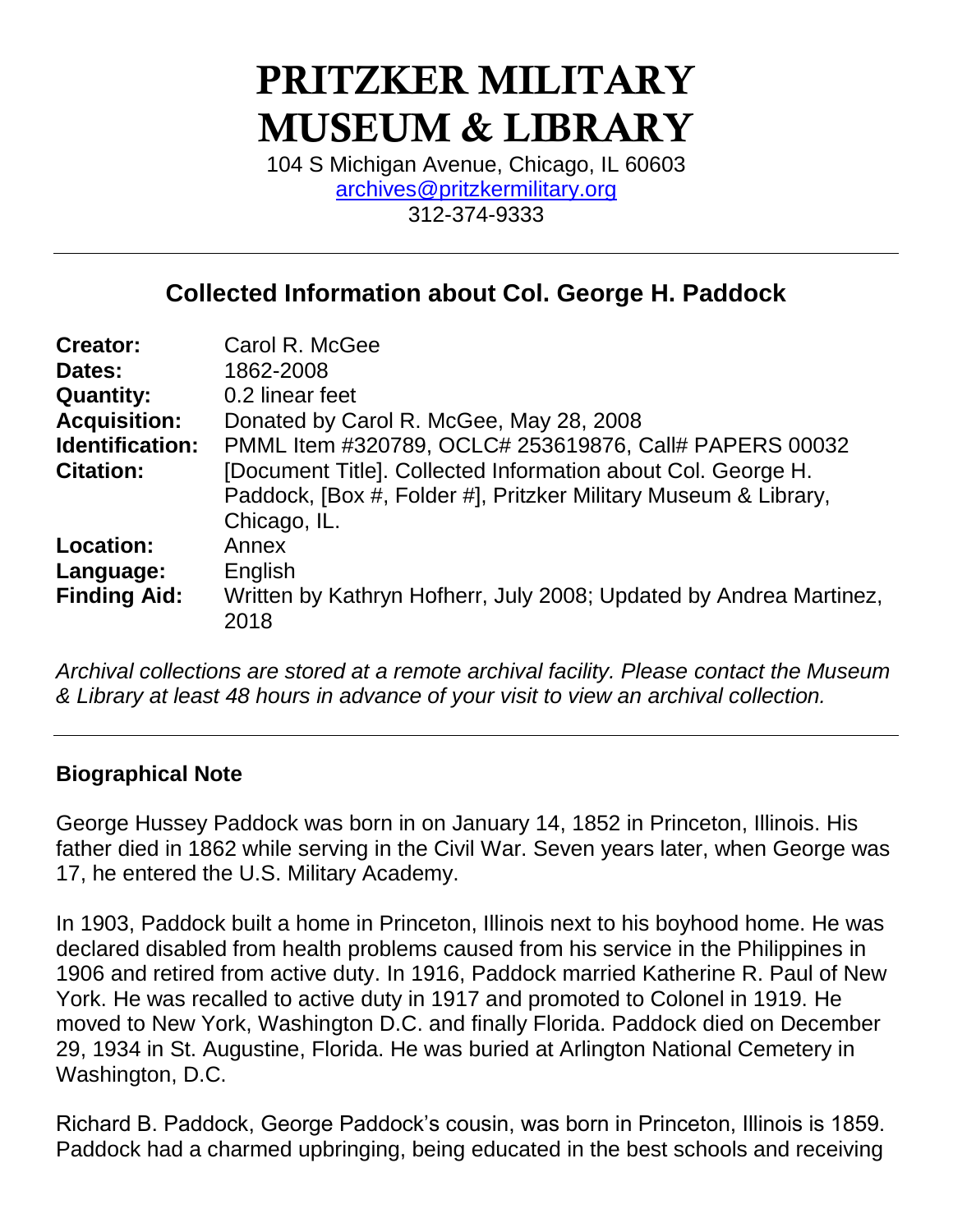a position as an assistant at the clerk's office with his father. In 1883 he joined the army and commanded the Sixth Cavalry at the battle of Santiago, Cuba. Following that battle, he was promoted to captain.

In 1890, Paddock married Grace Pershing, John Pershing's sister, and together they had two children, Richard B., Jr. and May. In 1901, Captain Paddock deployed with the  $6<sup>th</sup>$  Cavalry to China, as part of the multinational expedition responding to the Boxer Rebellion. After several engagements and grueling marches, Paddock contracted pneumonia and died near Tiensten.

Captain Richard B. Paddock's photograph was exhibited at the Pritzker Military Museum & Library as a part of the Faces of Valor exhibit in 2008.

## **Scope and Content of the Collection**

The collection contains photocopies of research done by Carol R. McGee regarding George H. Paddock and Richard B. Paddock. McGee's research focused primarily on George H. Paddock as she is the current resident of the home he built in 1903.

Included in the collection are photocopies of newspaper clippings from the *Bureau County Republican* ranging from 1901 to 1935. Clippings from other newspapers are also included as is an entry from Heitman's *Historical Register and Dictionary of the United States Army* for Colonel Paddock. Newspaper clippings pertaining to Caption Paddock are included in the collection as well.

The collection contains an invoice for McGee's research at the National Archives, which provided a picture of Colonel Paddock, a statement of military service and a statement regarding Paddock's disability.

Photocopies of personal documents from Colonel Paddock, including probate documents, births, deaths, and marriages pages from his family's Bible are also contained in the collection.

The collection also contains emailed correspondence between McGee and Elizabeth Snow, pertaining to the Paddock Family and a letter to the St. Augustine Historical Society requesting information on Col. Paddock for the United States Military Academy.

Information pertaining to Dr. Solomon Allen Paddock, George's father is also included. Brochures for the Bureau County Historical Society and the Bureau County Genealogical Society are also included in the collection.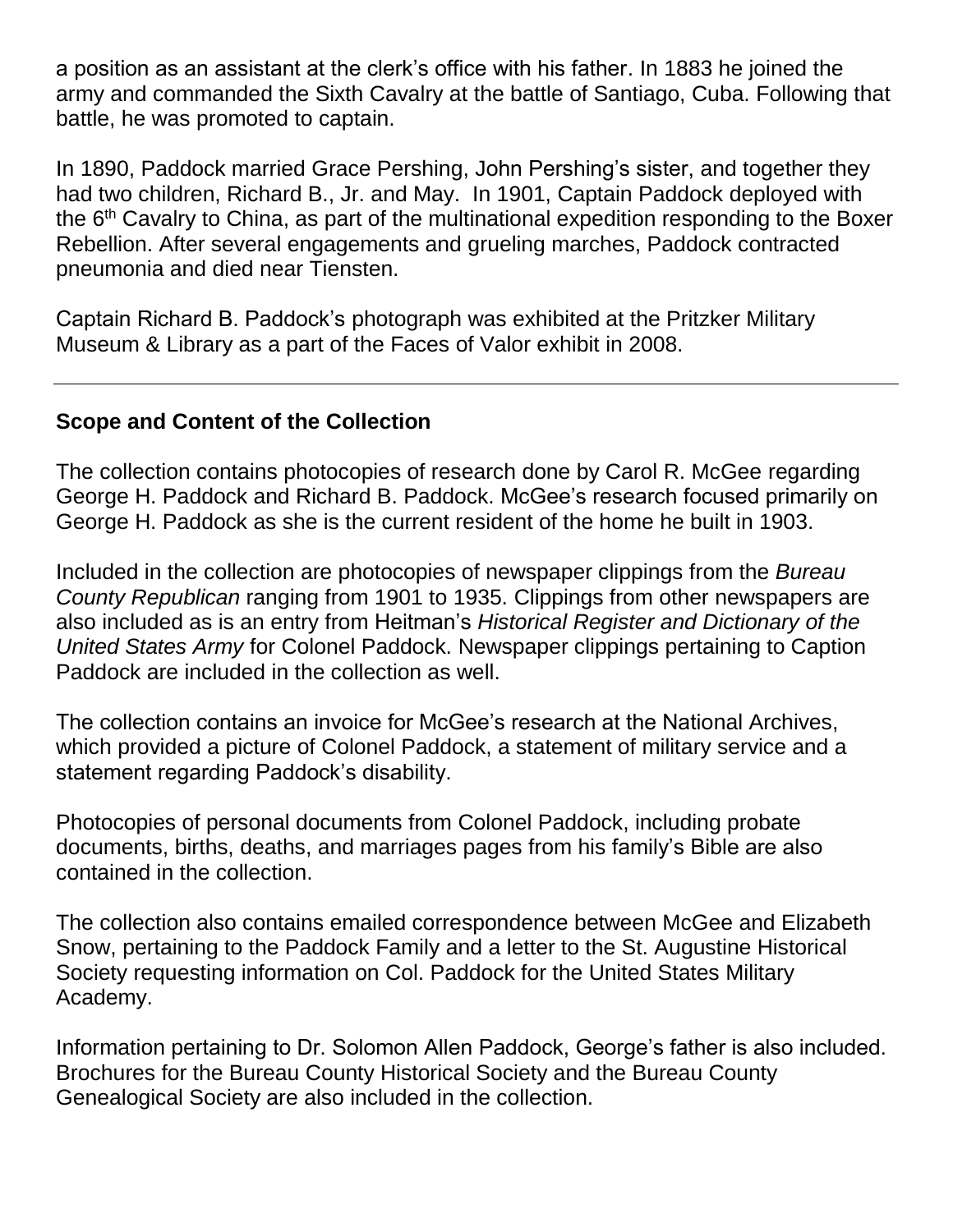A number of photographs of the home George Paddock built are also included in the collection as is a photocopy of a photograph of the home.

The remainder of the collection is comprised of information compiled by McGee, including a timeline for George H. Paddock and a four generation ancestor chart.

## **Arrangement**

The original order of these items was retained. The collection is contained within five archival folders.

# **Rights**

Copyrights held by Carol R. McGee were transferred to the Pritzker Military Museum & Library. All other rights are held by the author or publisher. Users assume responsibility for following copyright laws as established by US Code Title 17.

# **Key Subjects**

This collection is indexed under the following headings in the Library's online catalog. Researchers interested in materials about related topics, persons, or places should search the catalog using these subject headings.

## **Names**

Paddock, George H., 1852-1934 Paddock, Richard B., 1859-1901 Pershing, John J., 1860-1948.

## **Subjects**

China Relief Expedition, 1900-1901 Princeton (Ill.)--History. Spanish-American War, 1898 United States—Cavalry, 5<sup>th</sup>—History United States-Cavalry, 6<sup>th</sup>-History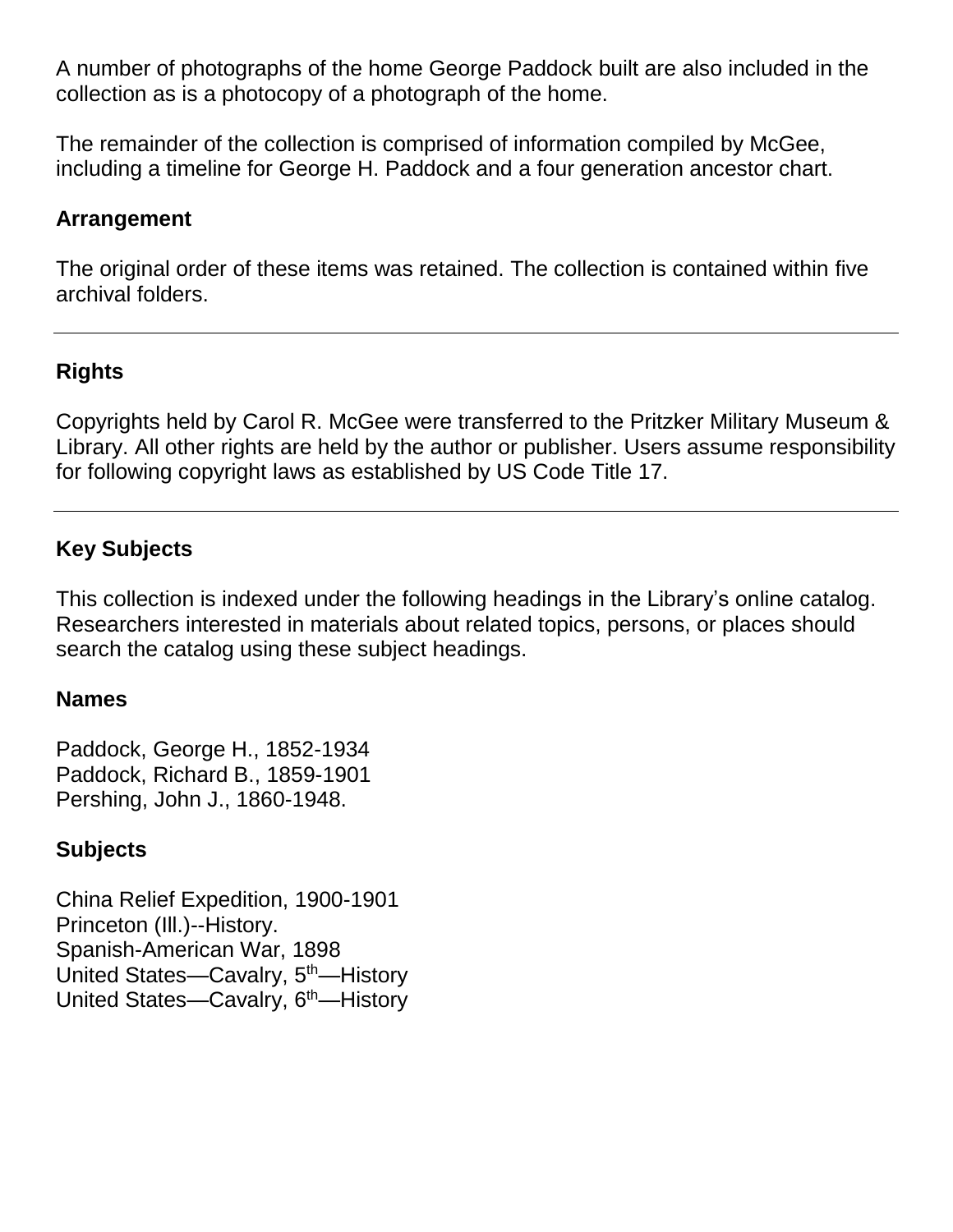# **Detailed Description of the Collection**

| <b>Folder One</b> | <b>Col. George H. Paddock Documents</b><br>Timeline for Col. George H. Paddock, n.d.<br>Genealogy Chart, 2004<br>Newspaper Clipping, 1903<br>Xeroxed Photograph, n.d.<br><b>Invoice for National Archives Copies, 1988</b><br>Photograph of George H. Paddock, 1884<br><b>Statement of Military Service, 1906</b><br><b>Retirement Hearing Transcripts, 1906</b><br>Heitman's Historical Register and Dictionary of the United<br>States Army Entry, 1903<br>Newspaper Clipping, 1901<br>Newspaper Clipping, 1901<br>Newspaper Clipping, 1903<br>Newspaper Clipping, 1903<br>Newspaper Clipping, 1916<br>Newspaper Clipping, 1924<br>Newspaper Clipping, 1935<br>Probate Documents, 1920-1936<br>Paddock Family Bible pages, n.d.<br>Email Correspondence, 2005 |
|-------------------|-----------------------------------------------------------------------------------------------------------------------------------------------------------------------------------------------------------------------------------------------------------------------------------------------------------------------------------------------------------------------------------------------------------------------------------------------------------------------------------------------------------------------------------------------------------------------------------------------------------------------------------------------------------------------------------------------------------------------------------------------------------------|
| <b>Folder Two</b> | Correspondence, 1972<br><b>Paddock Family Documents</b><br>St. Louis Genealogical Society Record, n.d.<br><b>Bureau County Biographical Sketches, 1906</b><br>Newspaper Clipping, 1862<br><b>Funeral Ceremonies Transcript, 1862</b><br>Newspaper Clipping, 1911<br>Home Listing, 2003<br>Photograph, n.d.<br>Timeline for Paddock House, n.d.<br>Newspaper Clipping, 1901<br>Newspaper Clipping, 1901<br>Newspaper Clipping, 1901<br>Newspaper Clipping, 1900<br>Bureau County Historical Society Museum Brochure, n.d.<br>Bureau County Genealogical Society Brochure, n.d.<br>List of Most Genealogical Resources for Bureau County, IL,<br>n.d.                                                                                                             |